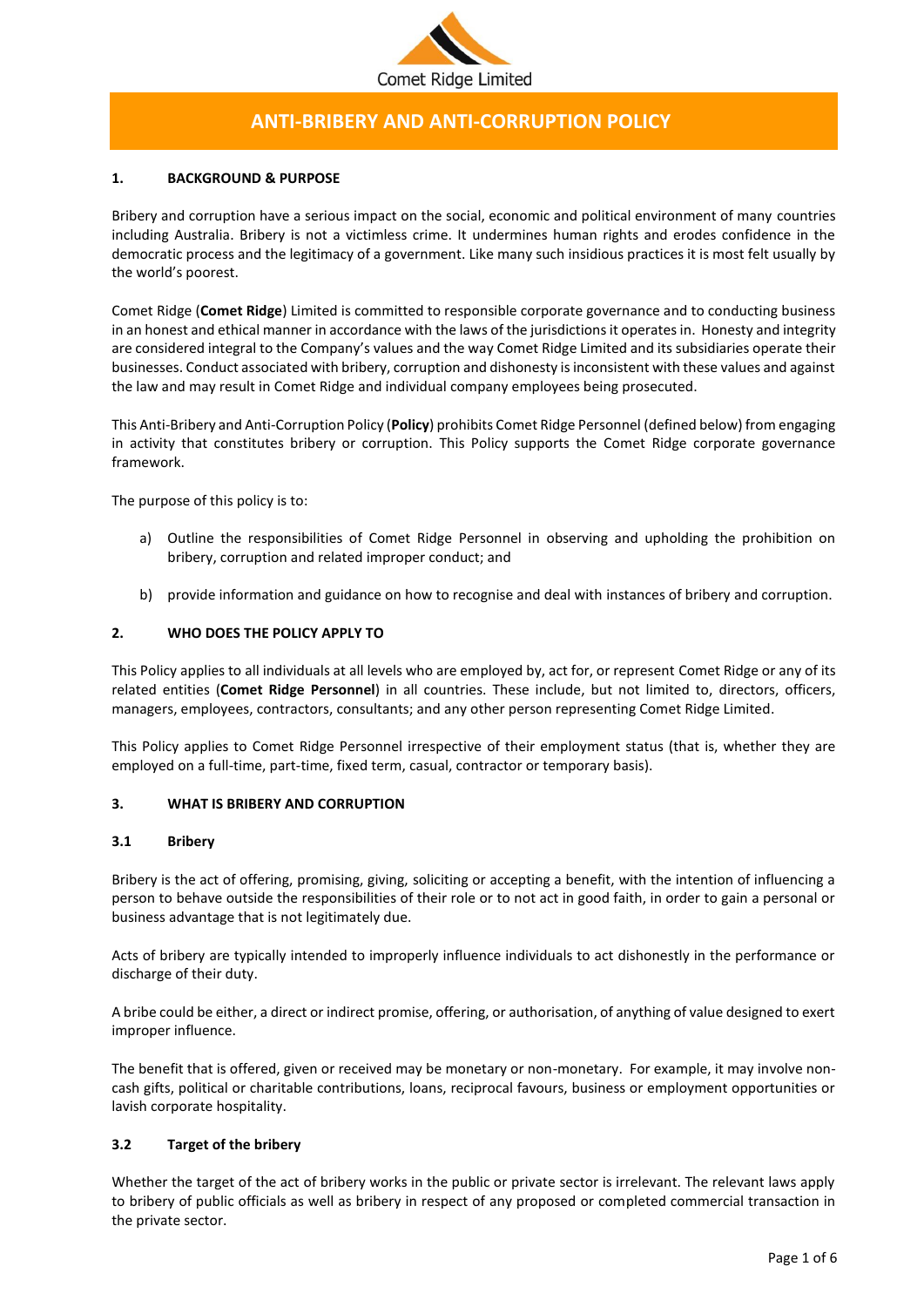# **3.3 Direct and indirect forms**

Bribery can be direct or indirect. It may involve procuring an intermediary or an agent to make an offer which constitutes a bribe to another person, or where a bribe is made to an associate of a person who is sought to be influenced.

# **3.4 Acceptance of a bribe**

It is irrelevant if a bribe is accepted or paid. Merely offering the bribe will usually be sufficient for an offence to be committed.

# **3.5 Corruption**

Corruption is the misuse of office or power or influence for private or personal gain.

# **3.6 Facilitation payments**

Facilitation payments are typically, but not always, minor unofficial payments made for the purposes of securing or expediting a routine government action by a government official or employee.

As a general rule, it is Comet Ridge's policy that such payments must not be made. In the event that any Comet Ridge Personnel is faced with a situation where such a request has been made or it is perceived as being necessary that staff member, contractor or representative must notify their immediate superior or superior once-removed or contact the Company Secretary.

In the event that any Comet Ridge Personnel is unsure whether a payment would amount to a facilitation payment, then he/she must contact their immediate superior or superior once-removed or contact the Company Secretary.

In certain circumstances, where not prohibited by local or applicable laws, provided it is not unlawful to do so and where not otherwise in breach of this Policy, a facilitation payment may be approved by the Managing Director, Chief Operations Officer or Chief Financial Officer. In which event the details of the payment including the substance of its purpose will be recorded in the Company's records and accounts.

## **3.7 Secret commissions**

Secret commissions typically, but not always, arise where a person or entity (e.g. any Comet Ridge Personnel) offers or gives a commission to an agent or representative of another person, which is not disclosed by that agent or representative to their principal. Such a payment is made as an inducement to influence the conduct of the principal's business.

## **4. WHAT CONDUCT IS PROHIBITED**

## **4.1 Legal obligations**

Most countries have laws that prohibit bribery and corruption domestically. Australia (Criminal Code Act 1995, Corporations Act 2001), the United Kingdom (Bribery Act 2010 UK) and the United States (Foreign Corrupt Practices Act 1977), among others, also have laws that prohibit bribery even when it is committed in another country.

In Australia, those prohibitions apply to businesses incorporated in Australia and to individuals who are Australian citizens or residents, wherever they may be.

A breach of these laws can be a serious offence, which may result in fines on the Company and employees and or the imprisonment of employees. Even the appearance of a breach of these laws can have a serious reputational impact on the Company. A breach of these laws may have serious consequences for Company Personnel, including termination where appropriate.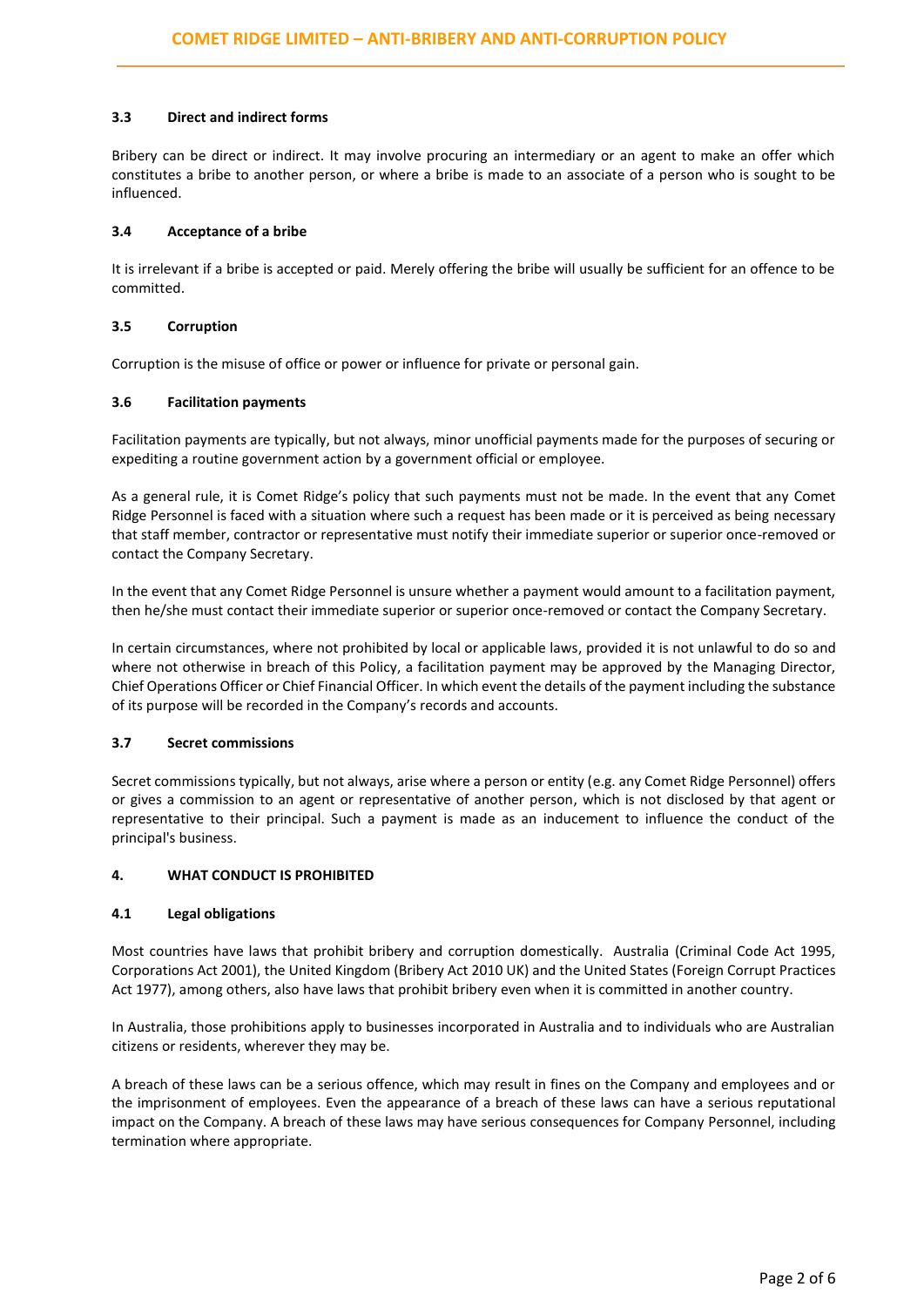## **4.2 Prohibited Conduct for Comet Ridge Personnel**

Comet Ridge Personnel must not do any act that constitutes bribery or corruption as described in clause 3 of this Policy. This means that Comet Ridge Personnel must not directly or indirectly give, offer, promise, request or receive a bribe or cause a bribe to be given or received.

In accordance with the UK Bribery Act, the making of facilitation payments by Comet Ridge Personnel or companies part of the Comet Ridge Personnel is prohibited unless your health, safety or liberty is threatened (see section 4.3 below). In addition, the payment of secret commissions by any Comet Ridge Personnel is prohibited.

Although facilitation payments are known to be prevalent in many countries and industry sectors, they are illegal under the UK laws which have far-reaching jurisdiction and could apply to Comet Ridge operations anywhere in the world. On this basis Comet Ridge prohibits facilitation payments and will support all Comet Ridge Personnel in their refusals to make such payments, even if such refusals cause delays or difficulties in doing business.

Comet Ridge does however expect Comet Ridge Personnel to plan for the possibility of such delays or difficulties in the lead up to projects in higher risk countries.

It is sometimes difficult to determine if a requested payment is a genuine fee for a government service, or if it is actually a facilitation payment. Therefore when making any payment to government officials you must be mindful of what the payment is for and whether the amount being requested is proportionate to the goods or services provided. You must always ask for a receipt which details the recipient (which should be the government agency or department rather than the official themselves) and the reason for the payment.

#### **4.3 Threats to health, safety & liberty**

If you are faced with a situation where a payment is demanded and yours or another person's health, safety or liberty is threatened, you may feel as though you have no alternative but to make the payment in order to protect yourself or the third party. In these circumstances you may make the payment, provided you record the payment and full details of the circumstances and report it to your immediate superior or the Company Secretary as soon as possible after the event.

## **5. CONSEQUENCES OF A CONTRAVENTION**

Corruption, bribery and any related conduct are very serious offences.

If any Comet Ridge entity is found to have taken part in bribery or any other related improper conduct addressed by this policy, it could face a fine, be excluded from tendering for public contracts and/or suffer reputational harm. An individual may be subject to penalties or lengthy terms of imprisonment.

A breach of this Policy by any Comet Ridge Personnel will be regarded by Comet Ridge as serious misconduct, and may lead to disciplinary action which may include termination of employment and/or referral of a matter to relevant authorities.

## **6**. **GIFTS AND HOSPITALITY THAT MAY BE GIVEN OR ACCEPTED**

## **6.1 Gifts and hospitality**

Gifts, meals, travel, entertainment and other hospitality (**Gifts**) often form part of a legitimate commercial relationship. However, in some circumstances Gifts can compromise or appear to compromise the exercise of objective business judgment, and may result in a breach of this Policy. They may also give rise to conflicts of interest between Personnel and the interests of Comet Ridge.

Therefore, care must be taken when offering, promising, giving or receiving anything of value, particularly involving any government official, to ensure that it does not constitute a bribe or corrupt payment or that it would be perceived as engaging in improper conduct. As such, precautions must be taken and this Policy must be complied with when offering Gifts to, or receiving Gifts from, any external party or entity.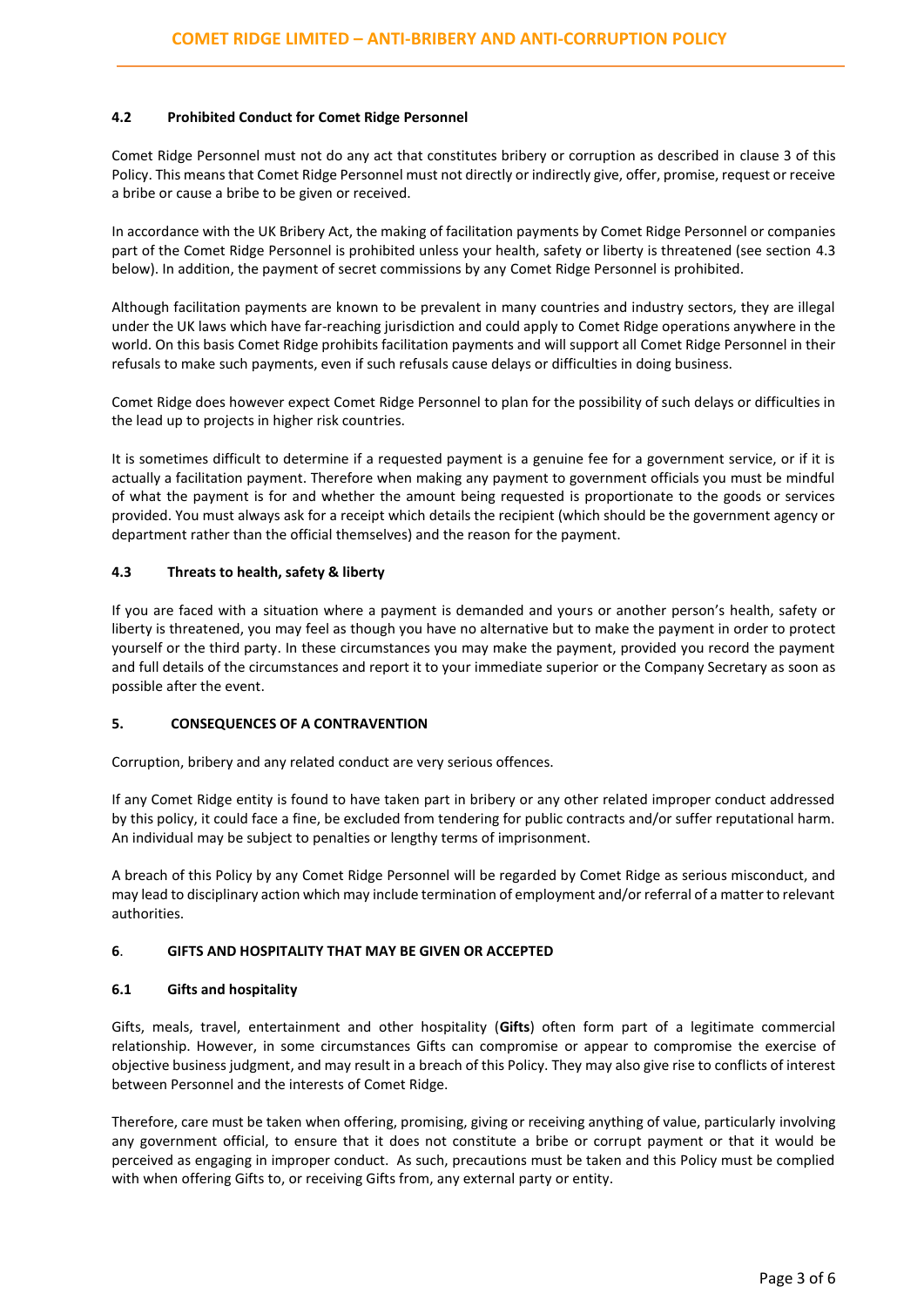#### **6.2 Criteria for allowable Gifts**

This Policy does not preclude Comet Ridge Personnel from giving to, or accepting a Gift from, a government official or any other person, when engaging in Comet Ridge Limited business in accordance with the following guidelines.

Before giving a Gift to, or accepting a Gift from, any person, including a government official it is important to:

- a) ensure that the Gift is directly connected to a legitimate business activity;
- b) ensure that no regulatory approvals (such as the granting of permits or licences) are currently being considered by that person or government official such that a Gift could, or could be seen to, influence or reward action taken by that person or government official;
- c) ensure that the proposed recipient can accept any such Gift (many government officials and other private sector representatives cannot do so under local laws or their own code of conduct);
- d) ensure that it is of an appropriate value and nature considering local custom, the position of the recipient and the circumstances and:
	- I. in respect to government officials the value of the Gift does not exceed the value of \$200, or when aggregated with other Gifts given to that person during the current calendar year do not exceed, \$500;
	- II. in respect to private sector representatives the value of the Gift does not exceed the value of \$300, or when aggregated with other Gifts given to that person during the current calendar year do not exceed, \$1000.
	- III. the Gift does not include cash, loans or cash equivalents such as gift certificates or vouchers;
- e) assess that the giving or acceptance of the Gift would not cause a third party to form an impression that there is an improper connection between that Gift and a business opportunity; and
- f) comply with the requirements in paragraphs 6.3 and 6.4 of this Policy.

If a Gift does not satisfy the criteria set out in paragraph 6.2, the Gift must not be given or received by the Comet Ridge or any Comet Ridge Personnel without the approval of the Managing Director.

The criteria set out in paragraph 6.2 remains applicable in the case of customary gifts (such as for weddings or cultural festivals).

#### **6.3 Giving Gifts**

If any Comet Ridge Limited Personnel proposes to give a Gift to any external party which is of a value in excess of \$300, they must obtain prior written clearance from their immediate superior or superior once-removed.

#### **6.4 Receipt of Gifts**

Gifts of any kind must not be demanded or sought from any supplier, customer, government official or other party with whom Comet Ridge conducts business.

If any member of Comet Ridge Personnel receives a Gift from an external party which is of a value in excess of \$300, they must report it to their immediate superior or superior once-removed, who will then decide whether to provide clearance for the Comet Ridge Personnel to accept the Gift having regard to the criteria set out in paragraph 6.2.

# **6.5 Register of Gifts**

If clearance is given to give a Gift to an external party in accordance with paragraph 6.3, it must be recorded in a register (**Register of Gifts**), which will be maintained by the company's internal legal counsel or Company secretary who is to update the board of directors with details of the register on an annual basis.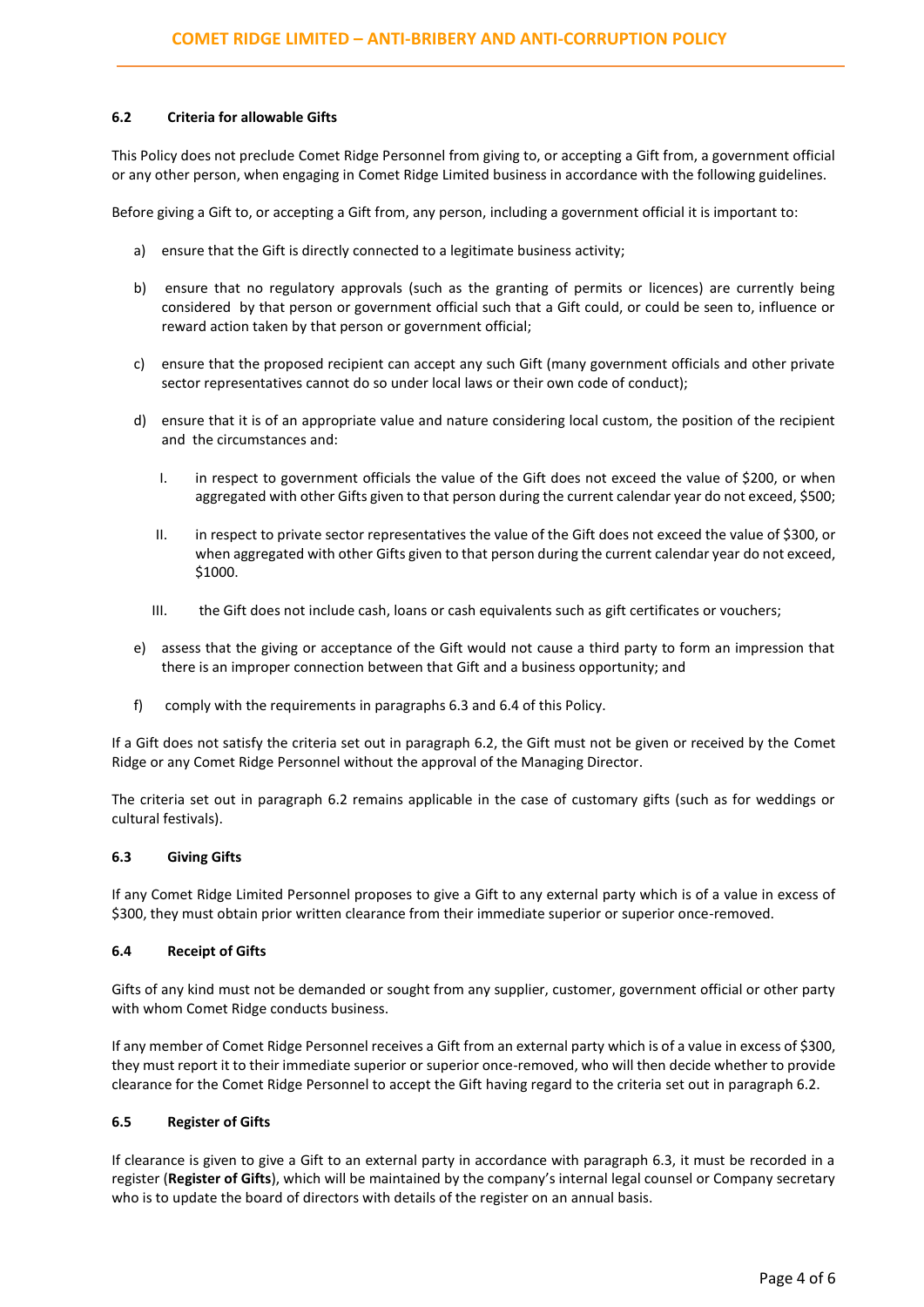Where a Gift is received by a member of Comet Ridge Personnel, that requires disclosure after reporting it to their immediate superior or superior once-removed, it must also be recorded in the Register of Gifts.

#### **7. HOW DOES THIS POLICY APPLY TO THIRD PARTIES OR INTERMEDIARIES**

Comet Ridge will not engage or deal with any third party or intermediary (being any person or entity who is not a member of Comet Ridge Personnel, including agents, consultants, distributors, other contractors or joint venture partners) if there is a known risk that they will breach applicable anti-bribery or anti-corruption laws or Comet Ridge's policies and procedures relating to anti-bribery and anti-corruption.

Third parties must be chosen carefully and engaged appropriately, as any improper conduct by a third party could damage Comet Ridge's reputation and expose the Company, its directors and employees to criminal or civil liability or other sanctions.

Before entering into a relationship with a third party, appropriate due diligence enquiries must be undertaken in relation to the third party. Regular reviews of the third party's performance to prevent misconduct must be undertaken, as appropriate.

Once a third party or intermediary is engaged, they must have the existence of this Policy brought to their attention.

*Standard terms must be included in contractual arrangements with the third party that oblige the third party to operate in accordance with relevant anti-bribery and anti- corruption laws and in accordance with this Policy, and if requested in writing by Comet Ridge, provide Comet Ridge with a written statement that the third party is fully compliant with the relevant anti-bribery and anti-corruption laws and this Policy.*

## **8. RECORD KEEPING**

All accounts, invoices, and other documents and records relating to dealings with any external party or third party should be prepared and maintained with accuracy and completeness. No accounts may be kept "off-book" to facilitate or conceal potential breaches of this Policy.

All expenditure by Comet Ridge Personnel, including on Gifts, must be included in expense reports and approved in accordance with the Comet Ridge Approving Authorities Manual or other such policy or procedure that may be adopted from time to time. .

## **9. WHAT REPORTING OBLIGATIONS APPLY UNDER THIS POLICY**

#### **9.1 Responsibilities of Comet Ridge Limited Personnel**

All Comet Ridge Personnel have a responsibility to aid in the prevention, detection and reporting of not only bribery and corruption, but also of any other suspicious activity or wrongdoing in connection with Comet Ridge's business.

## **9.2 How to report an incident**

Should a member of Comet Ridge Personnel reasonably believe or suspect that a breach of this Policy has occurred, or is likely to occur, they must immediately notify their immediate superior or superior once-removed or contact the Company Secretary.

## **9.3 Protection for Comet Ridge Limited Personnel reporting behaviour**

As detailed, this policy is very important for the reputational value of the Company and to ensure that it conducts its business in an ethical and responsible manner. Therefore Comet Ridge is committed to ensuring that no person will suffer detriment because they have reported a matter. Detriment includes dismissal, disciplinary action, threats or other unfavourable treatment connected with reporting a matter.

Persons who are subjected to such treatment should inform their immediate superior or superior once-removed, or the Company Secretary.